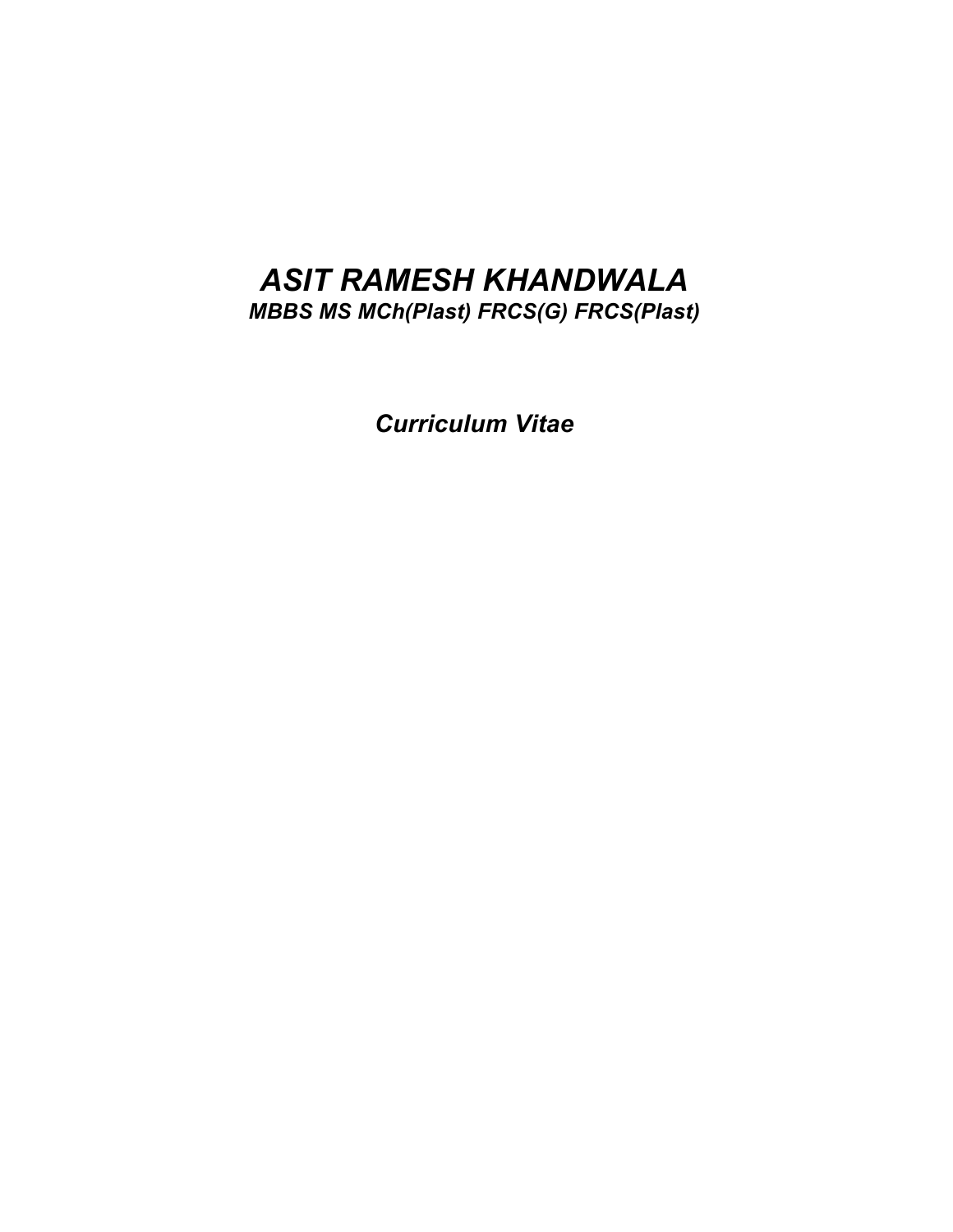| <b>NAME:</b>                | Mr Asit R Khandwala                                                                                                                                                                                                                |
|-----------------------------|------------------------------------------------------------------------------------------------------------------------------------------------------------------------------------------------------------------------------------|
| <b>POSITION:</b>            | <b>Consultant Plastic and Hand Surgeon</b><br>Queen Victoria Hospital NHS Foundation<br>Trust<br>Former Director Clinical support services,<br>Queen Victoria Hospital NHS Foundation<br>Trust<br>Lead Consultant for Hand Surgery |
| <b>ADDRESS (NHS):</b>       | Queen Victoria Hospital<br><b>Holtye Road</b><br>East Grinstead, Sussex<br><b>RH19 3DZ</b>                                                                                                                                         |
| <b>ADDRESS (PRIVATE):</b>   | Tel: 01342 414074                                                                                                                                                                                                                  |
| <b>QUALIFICATIONS:</b>      | The McIndoe Surgical Centre<br><b>Holtye Road</b><br>East Grinstead, Sussex<br><b>RH19 3EB</b><br>Tel: 01342 330343                                                                                                                |
| <b>GMC REGISTRATION:</b>    | FRCS (G) FRCS(Plast)<br>MCh (Plastic Surgery)<br><b>MS MBBS Bombay</b>                                                                                                                                                             |
| <b>SPECIALIST REGISTER:</b> | Full registration March 1996.<br>Registration Number 4276517                                                                                                                                                                       |

May 2004.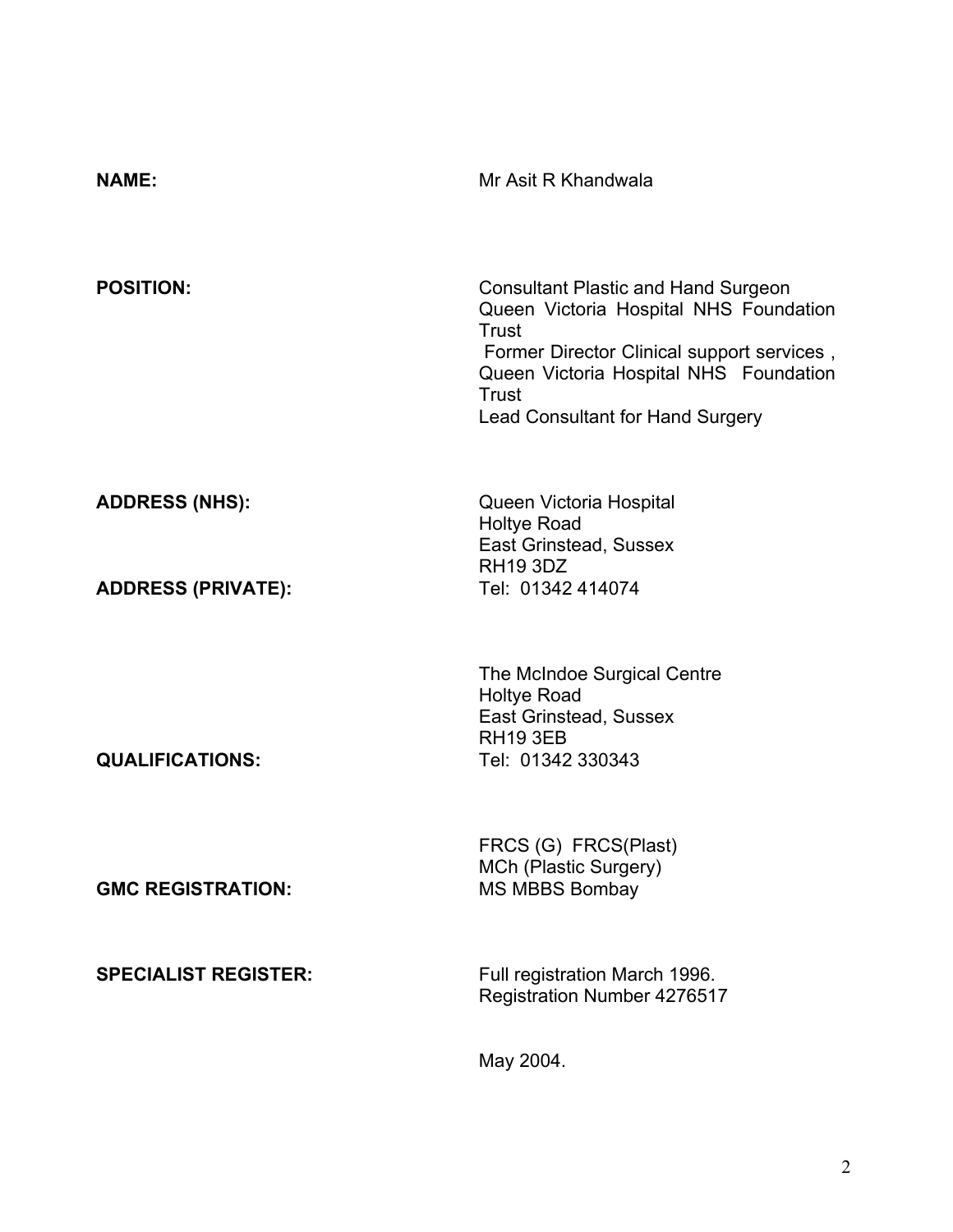## **POST GRADUATE EDUCATION:**

|                            | MS (Master of Surgery) in General Surgery<br>Bombay University, Grant 1989                                                                        |
|----------------------------|---------------------------------------------------------------------------------------------------------------------------------------------------|
|                            | MCh Plastic Surgery 1992 - placed first.<br>Bombay University and Seth GS Medical<br>College,<br>King Edward VII Memorial<br>Hospital,<br>Bombay. |
|                            | Intercollegiate Examination in<br><b>Plastic</b><br>Surgery<br>FRCS(Plast) 1998                                                                   |
| <b>CLINICAL EDUCATION:</b> | FRCS (Glasgow) 2001                                                                                                                               |
| <b>PRIZES:</b>             | <b>Grant Medical College, Bombay</b><br>October 1984                                                                                              |
|                            | University Postgraduate Scholarship for<br>two consecutive years 1990 and 1992                                                                    |
|                            | Stood first in MCh (Plastics) exam                                                                                                                |
|                            | Audio-visual prize BSSH 2003                                                                                                                      |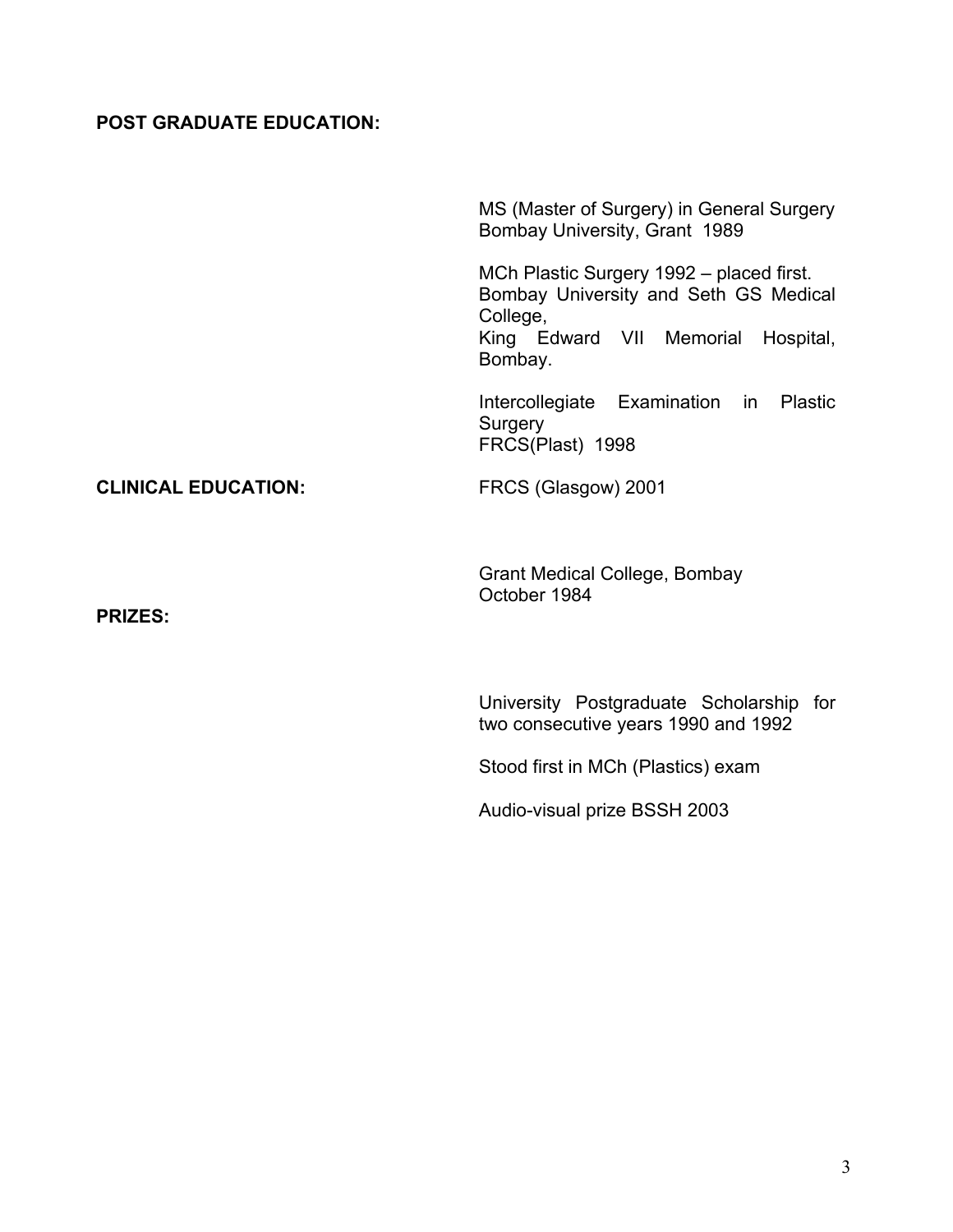| <b>CONSULTANT APPOINTMENTS:</b>                     | <b>Consultant Plastic and Hand Surgeon</b><br>Queen Victoria Hospital NHS Trust<br><b>Holtye Road</b><br>East Grinstead, Sussex<br><b>RH19 3EB</b> |
|-----------------------------------------------------|----------------------------------------------------------------------------------------------------------------------------------------------------|
|                                                     | Hon Consultant Hand and Plastic Surgeon<br>Dartford and Gravesham NHS Trust<br><b>Darent Valley Hospital</b><br>Dartford, Kent                     |
|                                                     | Hon Consultant Hand and Plastic Surgeon<br>Horsham Hospital<br><b>Hurst Road</b><br>Horsham, Sussex<br><b>RH13 5BR</b>                             |
| <b>MEMBER OF:</b>                                   | British Association of Plastic, Reconstructive &<br><b>Aesthetic Surgeons</b><br>(BAPRAS)                                                          |
|                                                     | <b>British Association of Aesthetic Plastic Surgeons</b><br>(BAAPS)                                                                                |
|                                                     | British Society for Surgery of the Hand<br>(BSSH)                                                                                                  |
|                                                     | International Society of Aesthetic Plastic Surgeons<br>(ISAPS)                                                                                     |
| <b>BOARD OF REVIEWERS:</b>                          | European Journal of Hand Surgery                                                                                                                   |
|                                                     | Journal of Plastic, Reconstructive and Aesthetic<br>Surgery                                                                                        |
|                                                     | Indian Journal of Surgery                                                                                                                          |
| <b>HONORARY SENIOR</b><br><b>CLINICAL LECTURER:</b> | <b>Brighton and Sussex Medical School</b><br><b>Brighton School of Nursing</b>                                                                     |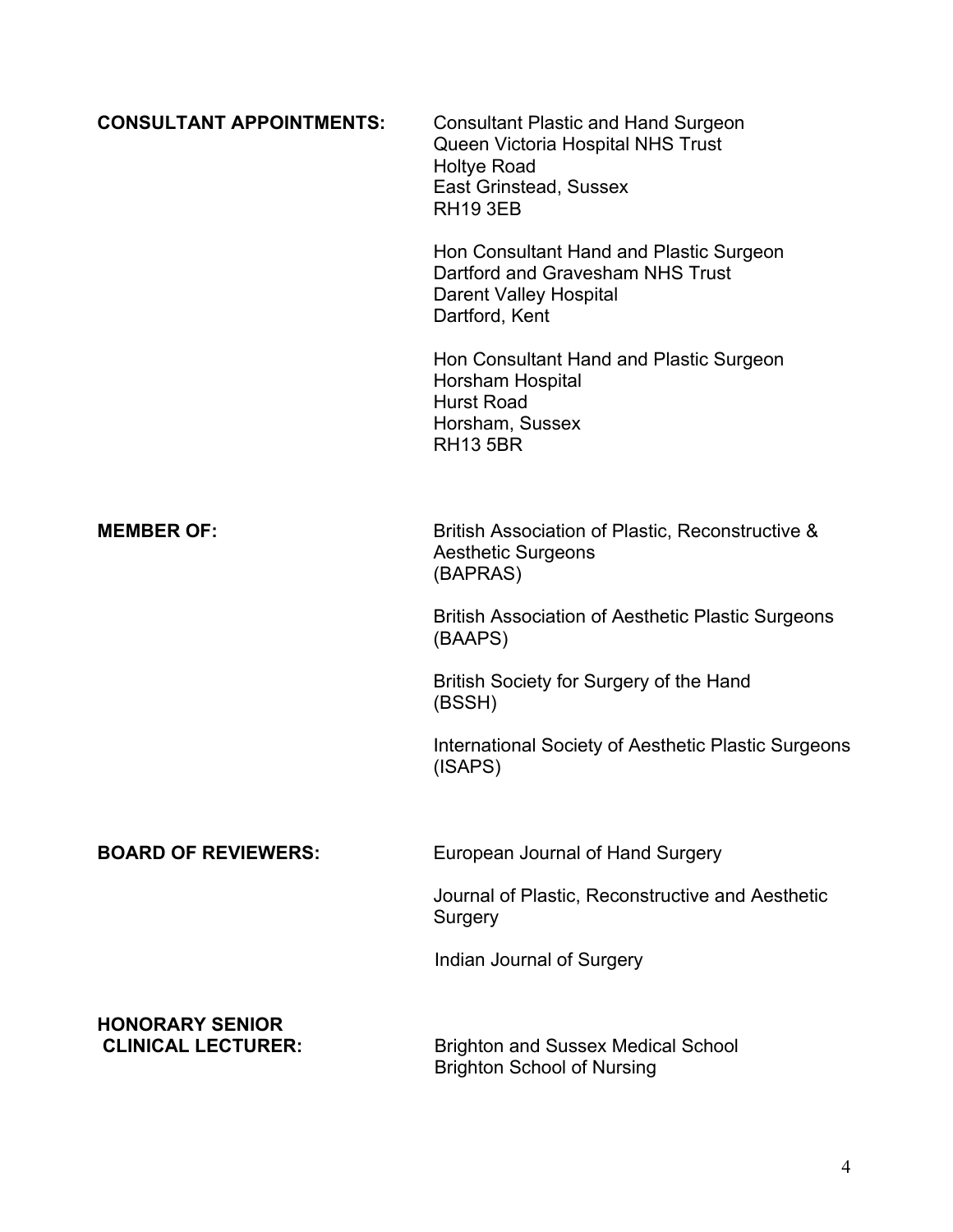### **PREVIOUS APPOINTMENTS HELD IN PLASTIC SURGERY**

**Year 6 Specialist Registrar (SpR) April 2003** 

Yorkshire rotation, Pinderfields Hospital, Wakefield.

**LAT Plastic surgery (SpR) January – March 2003** Castlehill Hospital and Bradford Royal Infirmary

**Microsurgery Fellow (SpR) August – December 2002** St James's University Hospital, Leeds

**Hand Fellow (National sub-speciality SpR post) January – June 2002** St James's Hospital, Leeds

**Plastics and Hand Fellow (SpR) December 1999 – November 2001** St Andrew's Centre, Broomfield

**Hand Fellow (SpR) July – December 1999** Orthopaedics, Southend General Hospital with Mr G J Packer

**Specialist Registrar June 1996 – May 1999** SpR (FTTA), St Andrew's Hospital, Billericay (now Chelmsford)

**Registrar August 1995 – May 1996** Charing Cross Hospital and Queen Mary's University Hospital, Roehampton

Stoke Mandeville Hospital, Aylesbury **October 1994 – July 1995**

Stoke Mandeville Hospital

**Senior House Officer July 1993 – September 1994**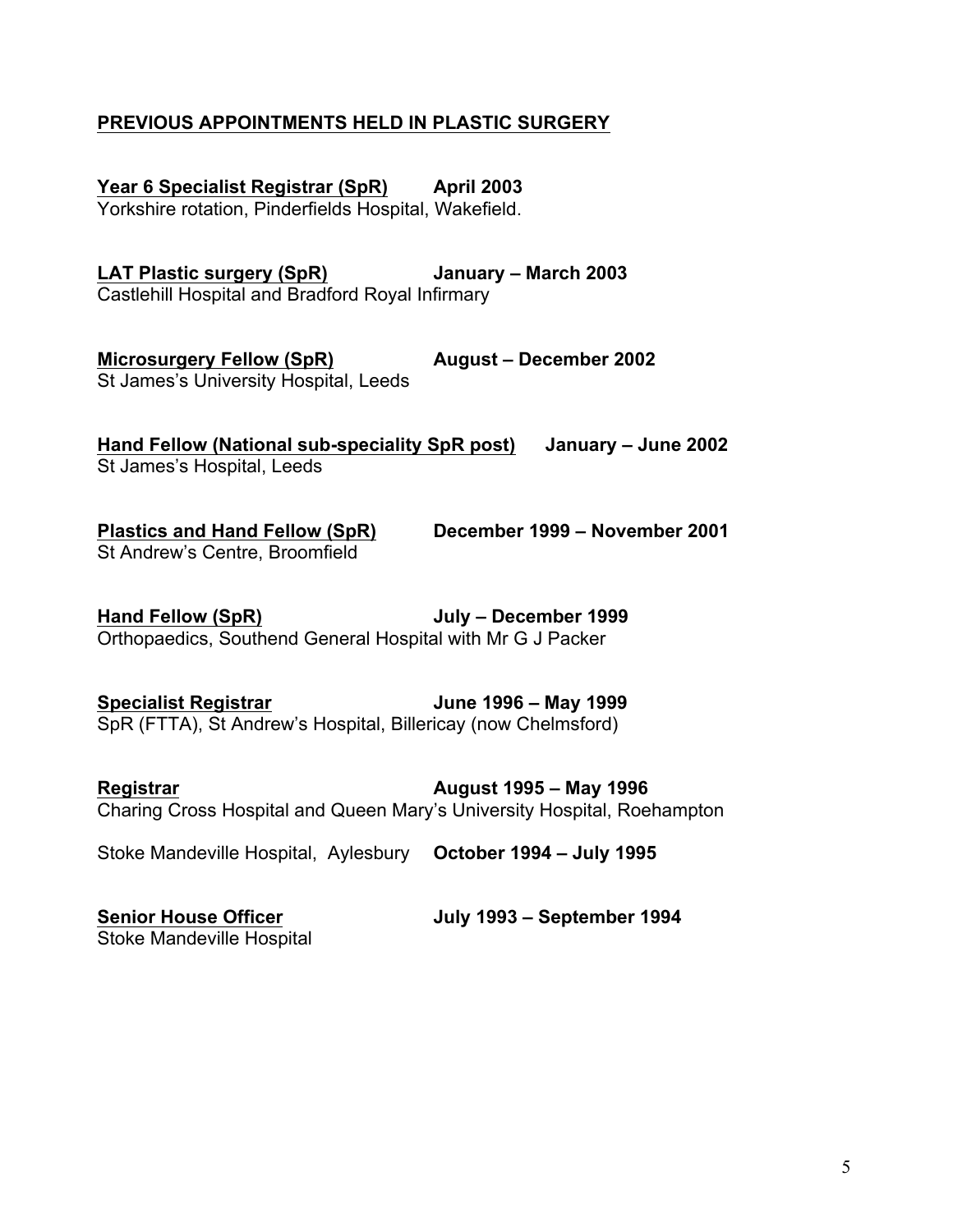## **SURGICAL TRAINING**

| <b>Clinical Lecturer:</b>      |                                                                                                                                                                                                  |
|--------------------------------|--------------------------------------------------------------------------------------------------------------------------------------------------------------------------------------------------|
| <b>Plastic Surgery:</b>        | December 1992 to May 1993<br>Dr R L Thatte, Plastic Surgery, Lokmanya Tilak<br>Memorial Medical College and Sion Hospital,<br>Bombay                                                             |
| Registrar:                     |                                                                                                                                                                                                  |
| <b>Plastic Surgery:</b>        | April 1990 - December 1992<br>Mr S R Tambwekar and Dr R E Rana, King<br><b>Edward VII Memorial Hospital and Seth GS</b><br>Medical College, Bombay                                               |
| <b>Surgical Oncology</b>       | <b>July 1989 - March 1990</b><br>Rotating through plastic surgery, head and neck<br>and genito-urinary surgery.<br>Mr N M Kavrana, Dr R S Rao and Mr M R Kamat<br>Tata Memorial Hospital, Bombay |
| <b>General Surgery:</b>        | <b>August 1988 - June 1989</b><br>Dr N K Jain, Mahatma Gandhi Memorial Hospital<br>Bombay                                                                                                        |
| <b>Senior House Officer:</b>   |                                                                                                                                                                                                  |
| <b>Cardiothoracic Surgery:</b> | February 1988 - July 1988                                                                                                                                                                        |
|                                | St George's Hospital, Bombay                                                                                                                                                                     |
| <b>General Surgery:</b>        | <b>August 1987 - January 1988</b>                                                                                                                                                                |
|                                | Mahatma Gandhi Hospital                                                                                                                                                                          |
| <b>General Surgery:</b>        | <b>February 1987 - July 1987</b>                                                                                                                                                                 |
|                                | JJ Hospital, Bombay                                                                                                                                                                              |
| <b>Orthopaedics:</b>           | <b>August 1986 - January 1987</b>                                                                                                                                                                |
|                                | Gokuldas Tejpal Hospital, Bombay                                                                                                                                                                 |
| <b>General Surgery:</b>        | <b>February 1986 - July 1986</b>                                                                                                                                                                 |
|                                | Gokuldas Tejpal Hospita, Bombay                                                                                                                                                                  |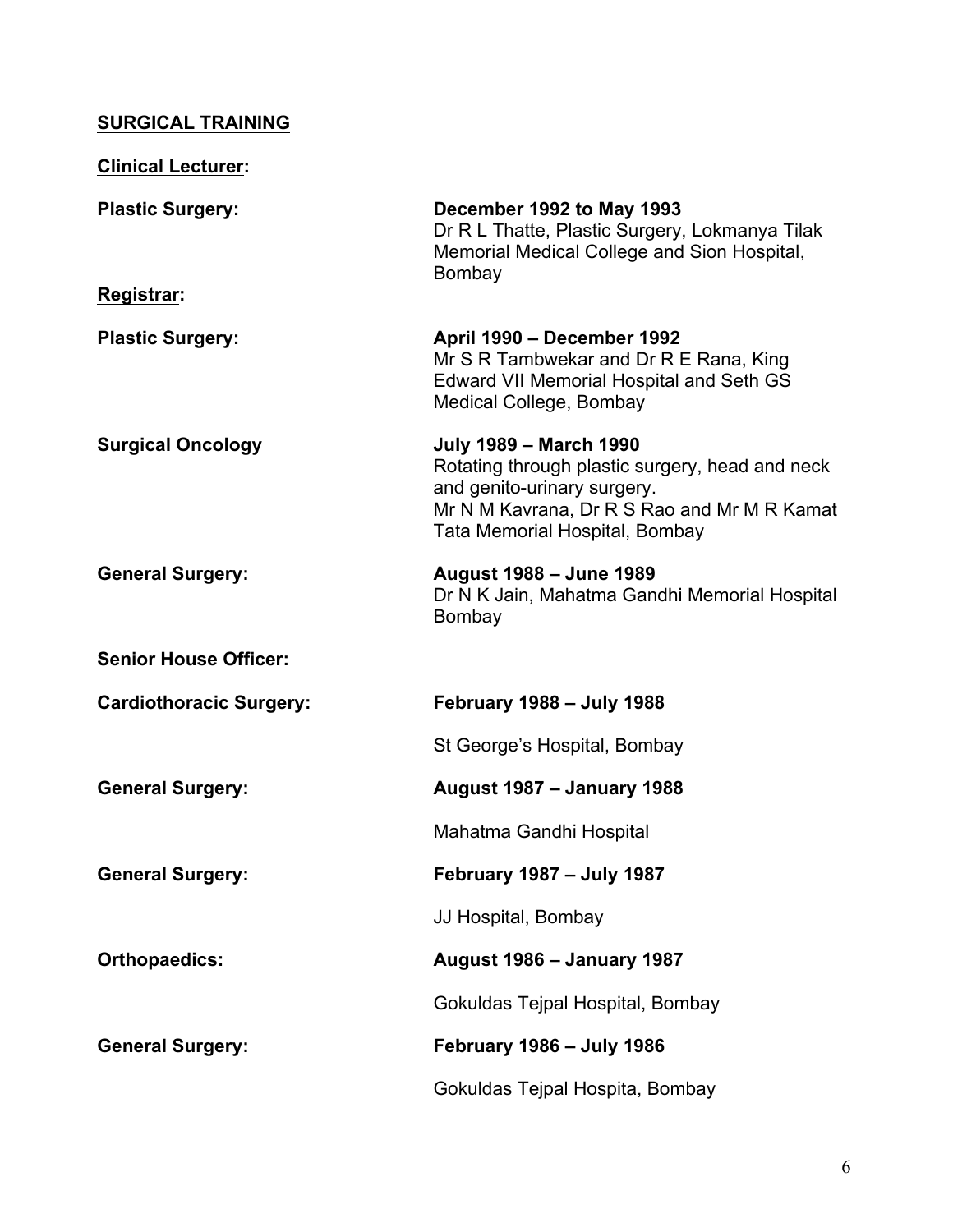### **RESEARCH WORK AND PUBLICATIONS**

#### **PUBLICATIONS**

**A Child with a Congenital Hand Anomaly** Wright J, Pickford M, Khandwala A. BMJ. 2019 Jun 6;365:l1847. doi: 10.1136/bmj.l1847. Review.

**Double jeopardy: Two episodes of forearm compartment syndrome in the same patient A2.** BMJ case reports. 2015. 10.1136/bcr-2014-208079 Seth, Rohit & Vijayan, Roshan & Khandwala, Asit. (2015).

**The development of squamous cell carcinomas in split-thickness skin graft donor site.** D G. Morritt & A R. Khandwala, European Journal of Plastic Surgery ISSN 0930-343X Volume 36 Number 6 (2013)

**Multiple schwannomas of the upper limb related exclusively to the ulnar nerve in a patient with segmental schwannomatosis**. Journal of Plastic, Reconstructive & Aesthetic Surgery (2013) A . Molina, B D. Chatterton, N S. Kalson, M E. Fallowfield, A R. Khandwala

**Injury To The Brachial Plexus In Neck Dissections.**

Br J Oral Maxillofac Surg. 2010 Apr;48(3):197-8. Epub 2009 Dec 11. Monteiro MJ, Altman K, Khandwala A.

**A Safer Method for Inking the Tattoo Needle for Pinnaplasty.**O'Neill JK, Gnanajebamani A, Beach R, Khandwala AR (2006) Clinical Otolaryngology 31(6), 564-565.

**Arterialisation to Salvage a Failing First Metacarpal Artery Flap.**Agarwal AK, Khandwala AR. J Plast Reconstr Aesthet Surg. 2006;59(11):1254-5 17046645

**Soft Tissue Simulator: helping trainees with fracture fixation [Correspondence and Brief Communications]** Hasham S, Khandwala AR, Southern SJ. Plastic and Reconstructive Surgery: Volume 115(3) March 2005 P957

**The Skin Substitute Jacket – Innovations and Ideas.** Hasham S, Akhtar A, Khandwala AR, Phipps AJ. Burns 31(2005), 248-250.

**The Flexor Digitorum Profundus 'Demi-tendon'. A New Technique for Passage of the Flexor Profundus Tendon Through the A4 Pulley.** Elliot D, Khandwala AR, Ragoowansi R. Journal of Hand Surgery (2001), 26B:5: 422-426.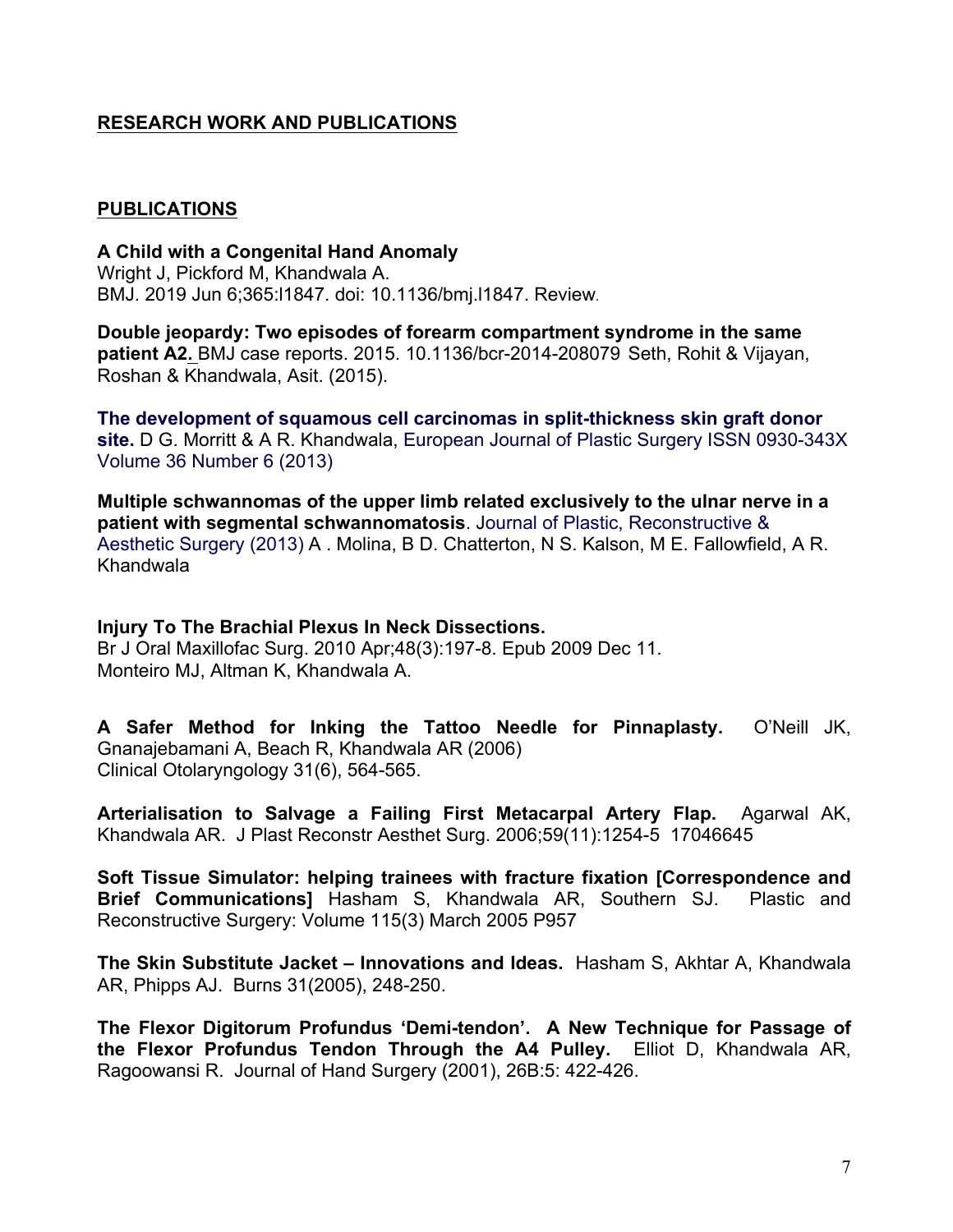**Venous Augmentation of the Free TRAM flap.** Niranjan NS, Khandwala AR, Mackenzie DM. British Journal of Plastic Surgery (2001), 54:335-337.

**Comparison of Dynamic Extension Splintage and Controlled Active Mobilisation in Zone 5 and 6 Extensor Tendon Injuries.** Khandwala AR, Webb J, Foster A, Harris S, Elliot D. Journal of Hand Surgery (2000), 25B: 2, 140-146.

**Anomalies of the Flexor Digitorum Superficialis Muscle.** Elliot D, Khandwala AR, Kulkarni M. Journal of Hand Surgery (1999), 24B: 5, 570-574.

**Use of the Accufex Wedge TAG Bone Anchor in Hand Surgery.** Khandwala AR, Khan IU, Elliot D. Journal of Hand Surgery (British Vol) April 2004.

**Immediate Repair and Dynamic Splintage of the Extensor Pollicis Longus Tendon in Zones 1 - 4.** Khandwala AR, Blair J, Foster A, Harris S, Elliot D. Journal of Hand Surgery (British Vol) June 2004.

**Review of Iatrogenic Femoral Artery Injuries in Neonates and Children.** Hobman J, Khandwala AR, Batchelor AG. British Journal of Plastic Surgery. April 2004.

#### **PUBLISHED ABSTRACT:**

**Review of Open Palm Fasciectomy Using the McCash Technique on 500 Patients.** Desai SN, Khandwala AR. Proceedings of the 11<sup>th</sup> Congress of the International Confederation of Plastic, Reconstructive and Aesthetic Surgery 16-21 April 1995, Japan.

#### **DISSERTATIONS:**

**Resurfacing of Upper Extremity Defects.** Submitted and accepted for MCh (Plastic Surgery), Bombay University, June 1992.

**Acute Intestinal Obstruction and Predictive Criteria for Strangulation.** Submitted and accepted for MS (General Surgery), Bombay University, February 1989.

#### **AUDIO VISUAL PRESENTATIONS:**

#### **BSSH AUDIOVISUAL PRIZE 2003:**

**Trapeziumectomy and Ligamentous Reconstruction.** Instructional video. Knight SL, Watt D, Khandwala AR.